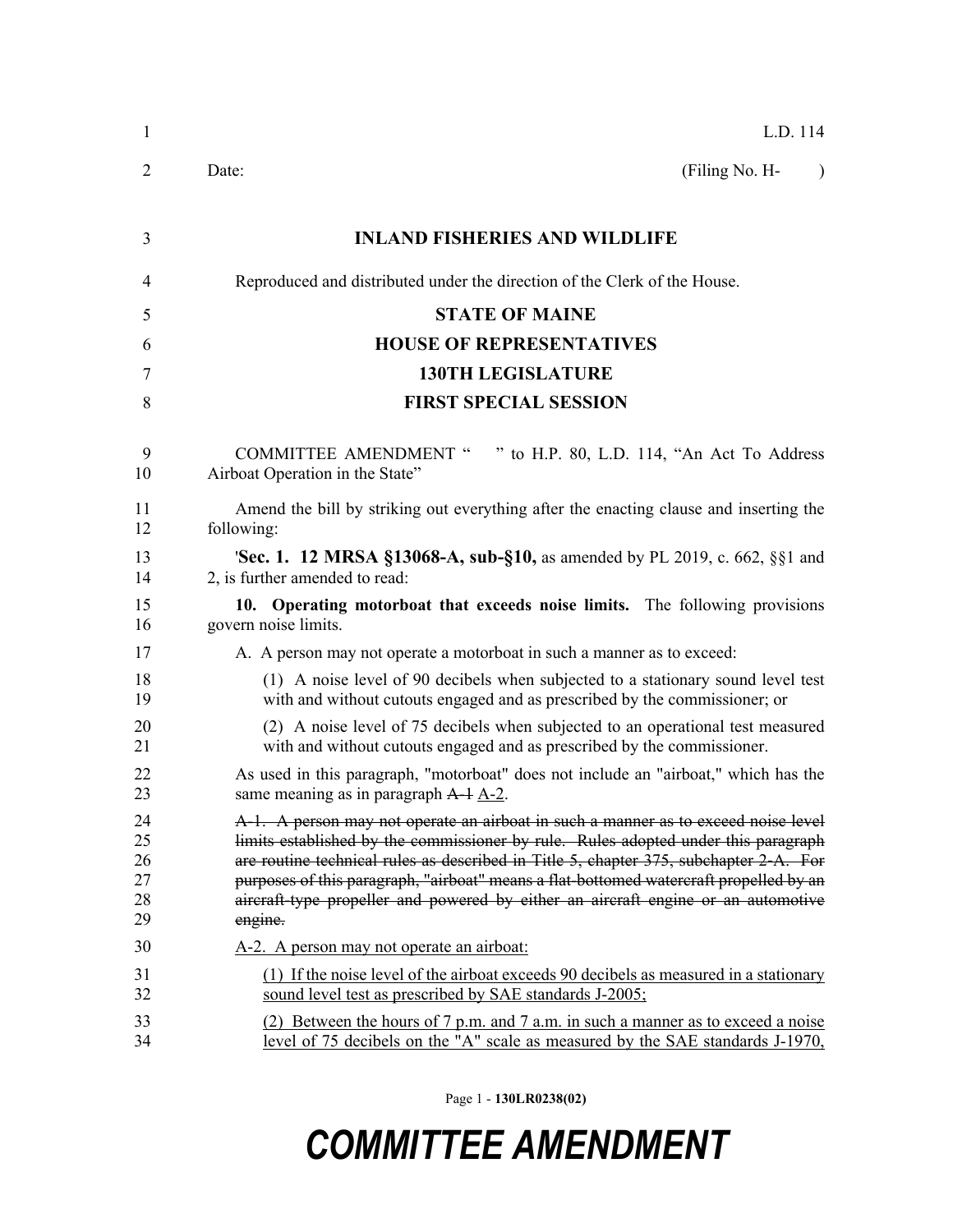| 1              | referred to in this paragraph as "the shoreline test," except to the extent necessary                                                                    |
|----------------|----------------------------------------------------------------------------------------------------------------------------------------------------------|
| $\overline{c}$ | to achieve headway speed when leaving a boat launch or to move the airboat from                                                                          |
| 3              | a stationary position on a tidal flat; or                                                                                                                |
| $\overline{4}$ | (3) After 7 a.m. and before 7 p.m. in such a manner as to exceed a noise level of                                                                        |
| 5              | 90 decibels as measured by the shoreline test, except to the extent necessary to                                                                         |
| 6              | achieve headway speed when leaving a boat launch or to move the airboat from a                                                                           |
| $\overline{7}$ | stationary position on a tidal flat.                                                                                                                     |
| $\,8\,$        | For purposes of this paragraph, "airboat" means a flat-bottomed watercraft propelled                                                                     |
| 9              | by an aircraft-type propeller and powered by either an aircraft engine or an automotive                                                                  |
| 10             | engine and "SAE standards" means technical standards adopted by the Society of                                                                           |
| 11             | <b>Automotive Engineers.</b>                                                                                                                             |
| 12             | This paragraph does not apply to the operation of an airboat by a marine patrol officer                                                                  |
| 13             | appointed under section 6025, subsection 1, a game warden or a municipal law                                                                             |
| 14             | enforcement officer.                                                                                                                                     |
| 15             | This paragraph is repealed on September 30, 2022.                                                                                                        |
| 16             | B. The following penalties apply to violations of this subsection.                                                                                       |
| 17             | (1) A person who violates this subsection commits a civil violation for which a                                                                          |
| 18             | fine of not less than \$300 nor more than \$500 may be adjudged.                                                                                         |
| 19             | (2) A person who violates this subsection after having been adjudicated as having                                                                        |
| 20             | committed 3 or more civil violations under this Part within the previous 5-year                                                                          |
| 21             | period commits a Class E crime.                                                                                                                          |
| 22             | C. This subsection does not apply to motorboats that are operating in a regatta or race                                                                  |
| 23             | approved by the commissioner under section 13061.                                                                                                        |
| 24             | Sec. 2. Stakeholder group on airboat noise issues. The Commissioner of                                                                                   |
| 25             | Marine Resources and the Commissioner of Inland Fisheries and Wildlife, referred to in                                                                   |
| 26             | this section as "the commissioners," shall convene a stakeholder group on issues related to                                                              |
| 27             | airboat noise, referred to in this section as "the stakeholder group."                                                                                   |
| 28             | <b>1. Formation.</b> The stakeholder group must include a marine patrol officer and a game                                                               |
| 29             | warden appointed by the commissioners. The commissioners shall also invite the following                                                                 |
| 30             | to serve as members of the stakeholder group: 3 commercial marine shellfish harvesters                                                                   |
| 31             | who operate airboats; 3 resident coastal property owners; 2 municipal marine shellfish                                                                   |
| 32             | officers; and 2 coastal municipal administrators. The commissioners or the commissioners'                                                                |
| 33             | designees serve as cochairs of the stakeholder group. The cochairs shall call and convene                                                                |
| 34             | the first meeting of the stakeholder group no later than 30 days following the effective date                                                            |
| 35             | of this section.                                                                                                                                         |
| 36             | 2. Duties. The stakeholder group:                                                                                                                        |
| 37<br>38       | Shall examine and determine airboat mechanical systems and adjustments that<br>А.<br>result in the lowest practically achievable airboat decibel levels; |
| 39             | B. Shall examine and determine available federal or other funding to assist airboat                                                                      |
| 40             | owners in addressing any identified deficiencies in their airboat mechanical systems to                                                                  |
| 41             | achieve the results determined under paragraph A; and                                                                                                    |

Page 2 - **130LR0238(02)**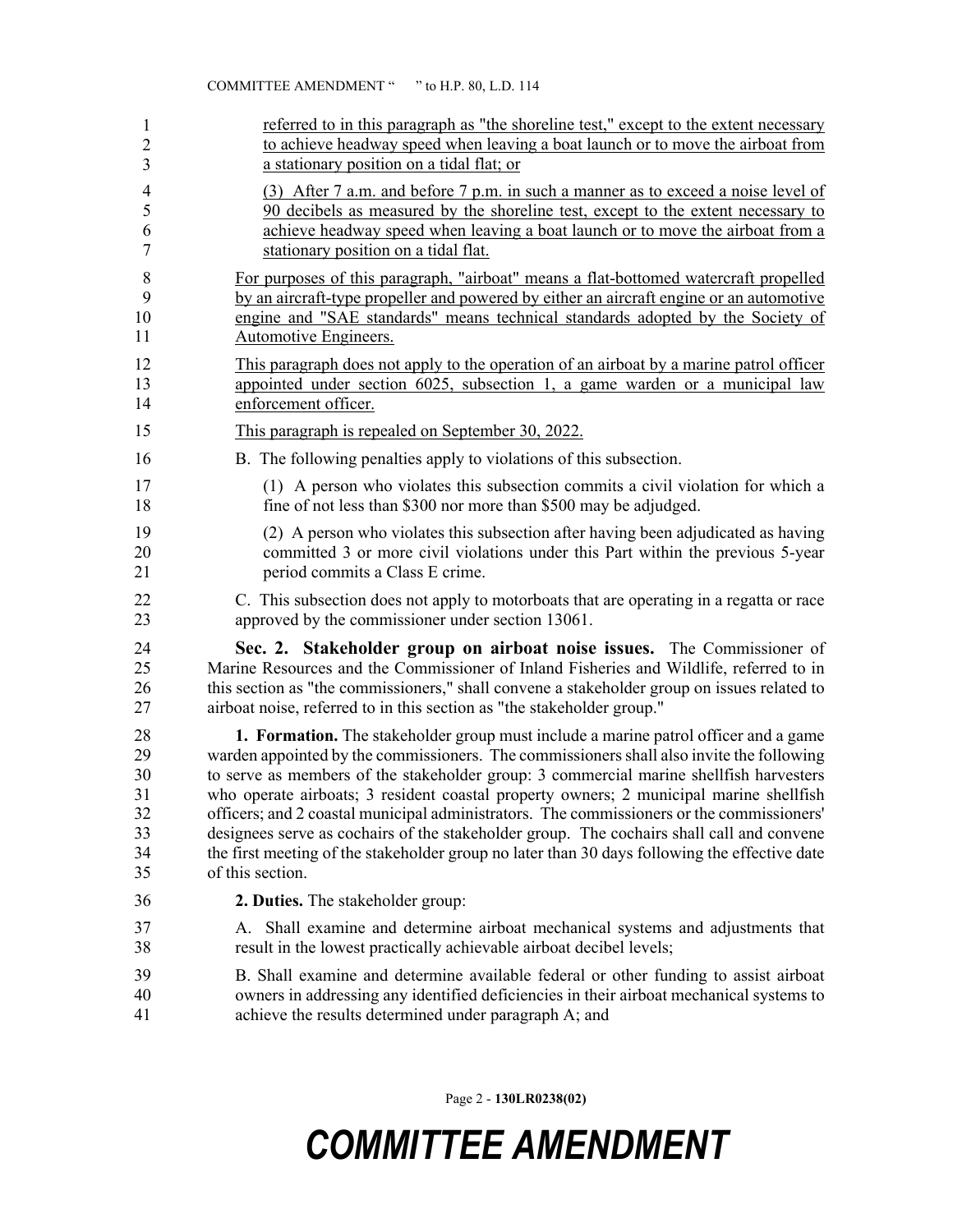1 C. May examine any related issues that the stakeholder group determines appropriate, 2 including but not limited to establishing and restoring shellfish harvester access to 3 coastal tidal areas, airboat operational techniques to allow for lower decibel levels and 4 appropriate training and equipment for state and municipal law enforcement officers.

5 **3. Staff; information.** The commissioners shall provide necessary staffing services to 6 the stakeholder group. Within existing resources, the commissioners shall arrange for input 7 from experts in airboat noise. The commissioners shall also ensure that local sound data 8 related to airboat use on inland and coastal waters using SAE standards J-1970, SAE 9 standards J-34 and SAE standards J-2005 testing procedures is gathered and provided to 10 the stakeholder group. For the purposes of this subsection, "SAE standards" means 11 technical standards adopted by the Society of Automotive Engineers.

12 **4. Report.** By January 15, 2022, the commissioners shall report to the Joint Standing 13 Committee on Marine Resources and the Joint Standing Committee on Inland Fisheries and 14 Wildlife the findings and recommendations of the stakeholder group, including any 15 recommended legislation. After receiving the report, the Joint Standing Committee on 16 Inland Fisheries and Wildlife may report out a bill relating to airboats to the 130th 17 Legislature.'

18 Amend the bill by relettering or renumbering any nonconsecutive Part letter or section 19 number to read consecutively.

### 20 **SUMMARY**

21

This amendment replaces the bill, which is a concept draft. This amendment:

22 1. Repeals current law requiring the Department of Inland Fisheries and Wildlife to<br>23 establish noise level limits for airboats by rule and replaces it with a provision establishing establish noise level limits for airboats by rule and replaces it with a provision establishing 24 temporary airboat noise limits. It establishes a noise limit of 90 decibels as measured in a 25 stationary sound level test as prescribed by the Society of Automotive Engineers, or SAE, 26 in SAE standards J-2005. Between the hours of 7 p.m. and 7 a.m. the operational noise 27 limit is 75 decibels as measured by the shoreline test, except to the extent necessary to 28 achieve headway speed when leaving a boat launch or to get off a tidal flat. After 7 a.m. 29 and before 7 p.m. the operational noise limit is 90 decibels as measured by the shoreline 30 test, except to the extent necessary to achieve headway speed when leaving a boat launch 31 or to get off a tidal flat. This statutory provision establishing noise limits is repealed 32 September 30, 2022;

33 2. Directs the Commissioner of Marine Resources and the Commissioner of Inland 34 Fisheries and Wildlife to convene and work with a stakeholder group to examine and 35 determine airboat mechanical systems and adjustments that result in the lowest practically 36 achievable airboat decibel levels and to examine and determine available federal or other 37 funding to assist airboat owners in addressing any identified deficiencies in their airboat 38 mechanical systems to achieve those results. The stakeholder group may also examine 39 other issues related to airboats such as establishing and restoring shellfish harvester access 40 to coastal tidal areas, airboat operational techniques to allow for lower decibel levels and 41 appropriate training and equipment for state and municipal law enforcement officers;

42 3. Within existing resources, requires the commissioners to arrange for input from 43 experts in airboat noise and collect local sound data related to airboat use on inland and

Page 3 - **130LR0238(02)**